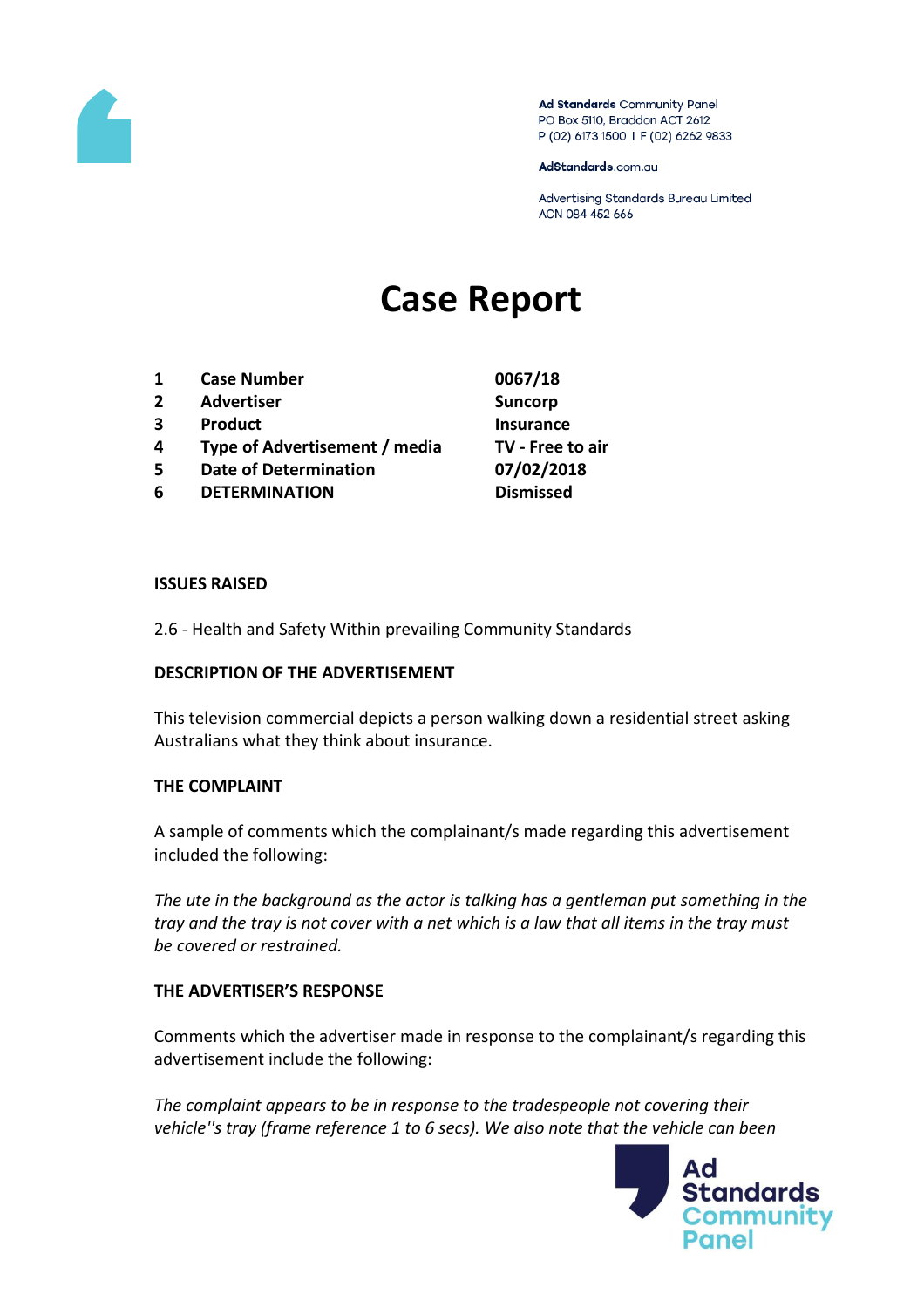

*seen in the same parked position at the end of the advertisement.*

*We recommend this complaint be dismissed as the vehicle is not shown in transit, rather it visually shows the tradespeople putting a folded tarp in the back of the tray. Should the vehicle had been required to move, we would have ensured all safety standards and Queensland laws would have been adhered to.*

*Furthermore, we do not believe the television advertisement in question breaches any part of Section 2 of the AANA Code of Ethics. Specifically it in no way is discriminatory, exploitative, degrading, shows violence, sex/sexuality or nudity, it does not use inappropriate language or breach any health or safety standards.*

## **THE DETERMINATION**

The Advertising Standards Board ("Board") considered whether this advertisement breaches Section 2 of the Advertiser Code of Ethics (the "Code").

The Board noted the complainant's concern that the advertisement depicted something being placed in the back of a ute without being correctly restrained.

The Board reviewed the advertisement and noted the advertiser's response.

The Board considered Section 2.6 of the Code. Section 2.6 of the Code states: "Advertising or Marketing Communications shall not depict material contrary to Prevailing Community Standards on health and safety".

The Board noted the television advertisement depicts a woman walking down the street talking about insurance. In the background there are two men and a ute.

The Board considered advice available on the Queensland Department of Main Road's website which states "Under the Queensland load restraint requirements, any load carried on or in your vehicle or trailer must:… be restrained using an appropriate load restraint method" (https://www.tmr.qld.gov.au/Safety/Vehicle-standards-andmodifications/Loads-and-towing/Load-restraint.aspx).

The Board noted that in the advertisement you see the two men place a tarp in the tray of the ute and walk towards the front of the vehicle.

The Board considered that the men are not the focus of the advertisement and are not referenced in the advertisement at all, rather they are seen in the background.

The Board considered we do not see the men start the vehicle or drive away with the tarp in the back of the ute, and considered that it is possible that one of the men was going to retrieve a restraint from the ute.